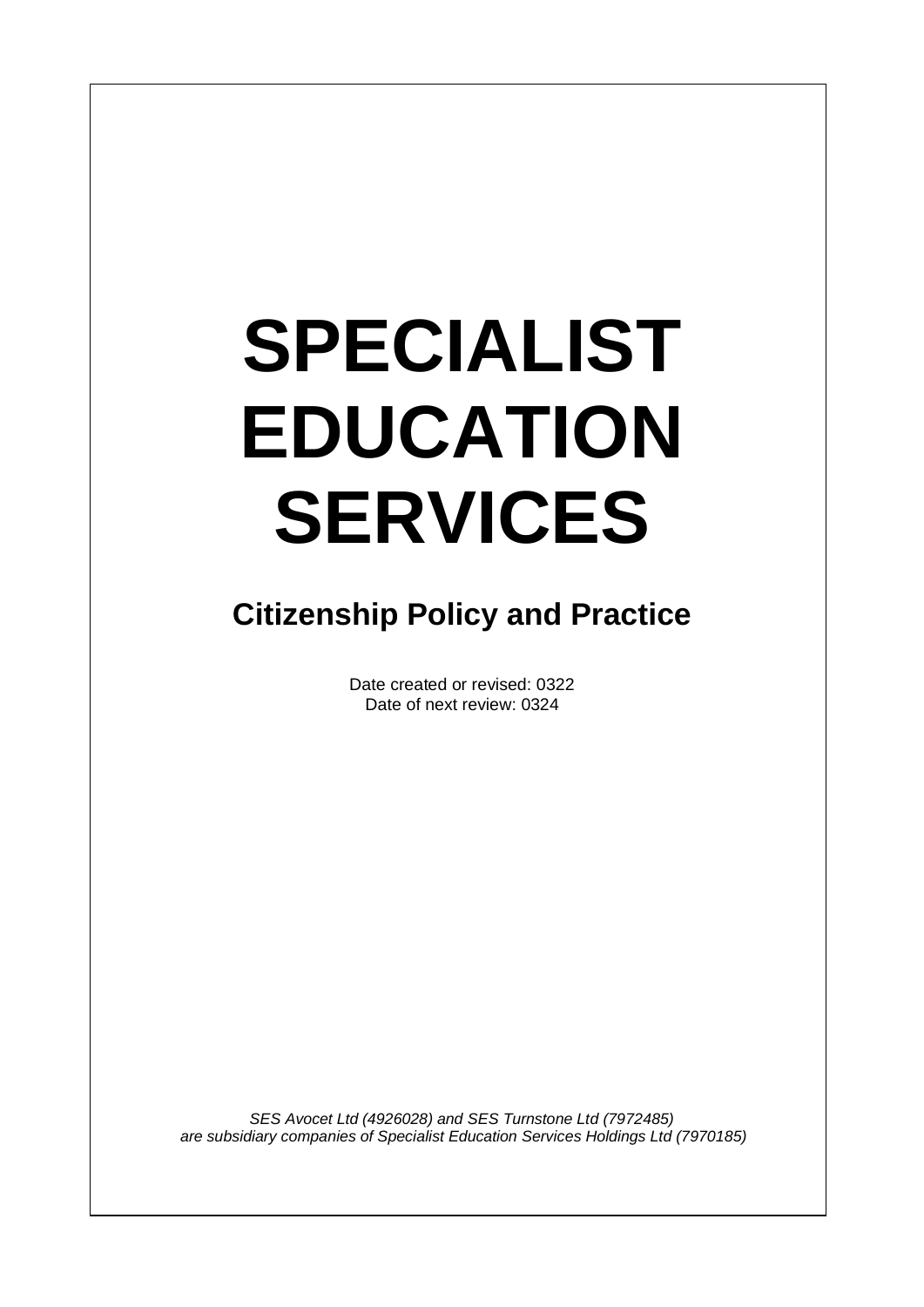# **CONTENTS**

| 1           |                                               | <b>Rationale</b>                                              |                |
|-------------|-----------------------------------------------|---------------------------------------------------------------|----------------|
| $\mathbf 2$ | <b>Aims and Objectives</b>                    |                                                               |                |
|             | 2.1                                           | Citizenship and National Curriculum Aims                      | 2              |
|             | 2.3                                           | Citizenship and Reading, Writing, Communication, Maths and    |                |
|             |                                               | <b>Computing Skills</b>                                       | 3              |
|             | 2.2                                           | Citizenship and Personal, Emotional and Social Development    | 4              |
|             | 2.4                                           | Citizenship and the SEMH (Social Emotional and Mental Health) |                |
|             |                                               | <b>Dimension</b>                                              | 4              |
| 3           | <b>Citizenship and Key Outcomes</b>           |                                                               |                |
|             | 3.1                                           | Enjoy and Achieve                                             | 5              |
|             | 3.2                                           | Be Healthy                                                    | 5              |
|             | 3.3                                           | <b>Stay Safe</b>                                              | 6              |
|             | 3.4                                           | <b>Achieve Economic Well-being</b>                            | 6              |
|             | 3.5                                           | Make a Positive Contribution                                  | $\overline{7}$ |
| 4           | The Implementation of Citizenship             |                                                               |                |
|             | 4.1                                           | <b>Equal Opportunities</b>                                    | $\overline{7}$ |
|             | 4.2                                           | Citizenship as a Cross Curricular Subject                     | 8              |
|             | 4.3                                           | <b>Citizenship and Computing</b>                              | 9              |
|             | 4.4                                           | <b>Teaching and Learning Styles</b>                           | 10             |
|             | 4.5                                           | <b>Planning for Citizenship Experiences</b>                   | 11             |
|             | 4.6                                           | <b>Presentation of Work</b>                                   | 12             |
|             | 4.7                                           | Citizenship as an Accredited Subject                          | 13             |
|             | 4.8                                           | Progression in Citizenship                                    | 13             |
|             | 4.9                                           | <b>Differentiation</b>                                        | 14             |
|             | 4.10                                          | Assessment and Recording                                      | 15             |
| 5           | <b>SMSC and British Values in Citizenship</b> |                                                               |                |
|             | 5.1                                           | <b>SMSC</b>                                                   | 17             |
|             | 5.2                                           | <b>British Values</b>                                         | 18             |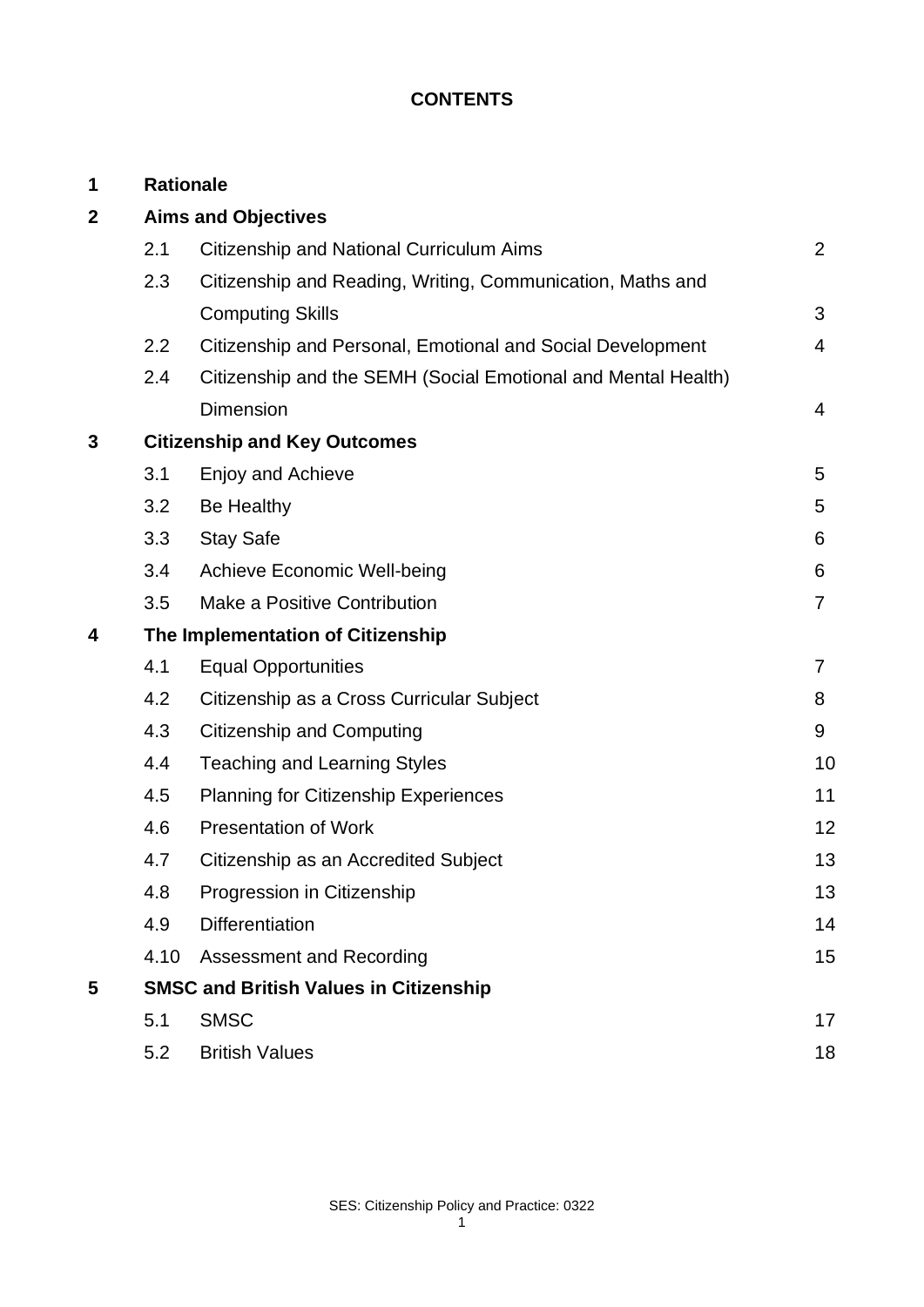# **1 RATIONALE**

This document should be read in conjunction with the Curriculum Intent Statement, which outlines specific issues underpinning the Curriculum approach at SES.

The very nature and purpose of the holistic provision at our establishments means that the focus is always on the 'whole child'. This is amplified in the range of documentation, policy and practice that reflects our philosophy of '24hr' learning, coupled with our "no limits' positive psychology.

The intensity of work in this respect, with both the child and where possible, family, is beyond what any child in a mainstream setting, and in many other specialist settings, would experience because of the very purpose and nature of practice at SES.

This document sets out the policy and principles that underpin the whole process of learning across the twenty-four hour learning experience available.

# **2 AIMS AND OBJECTIVES**

The aims and objectives of the Citizenship curriculum are commensurate with the philosophy and foundations for the teaching of Citizenship described in the National Curriculum.

The aims of citizenship teaching at SES are:

- To help them understand how they are developing personally and socially, tackling many of the moral, social and cultural issues that are part of growing up.
- To offer learning opportunities across and beyond the curriculum in pursuit of these aims
- To equip children and young people with the knowledge, understanding and skills to play an active part in society as informed and critical citizens who are socially and morally responsible.
- To give them the confidence and conviction that they can act with others, have influence and make a difference in their communities.

#### 2.1 CITIZENSHIP AND NATIONAL CURRICULUM AIMS

A high-quality citizenship education helps to provide pupils with knowledge, skills and understanding to prepare them to play a full and active part in society. In particular, citizenship education should foster pupils' keen awareness and understanding of democracy, government and how laws are made and upheld. Teaching should equip pupils with the skills and knowledge to explore political and social issues critically, to weigh evidence, debate and make reasoned arguments. It should also prepare pupils to take their place in society as responsible citizens, manage their money well and make sound financial decisions.

The national curriculum for citizenship aims to ensure that all pupils: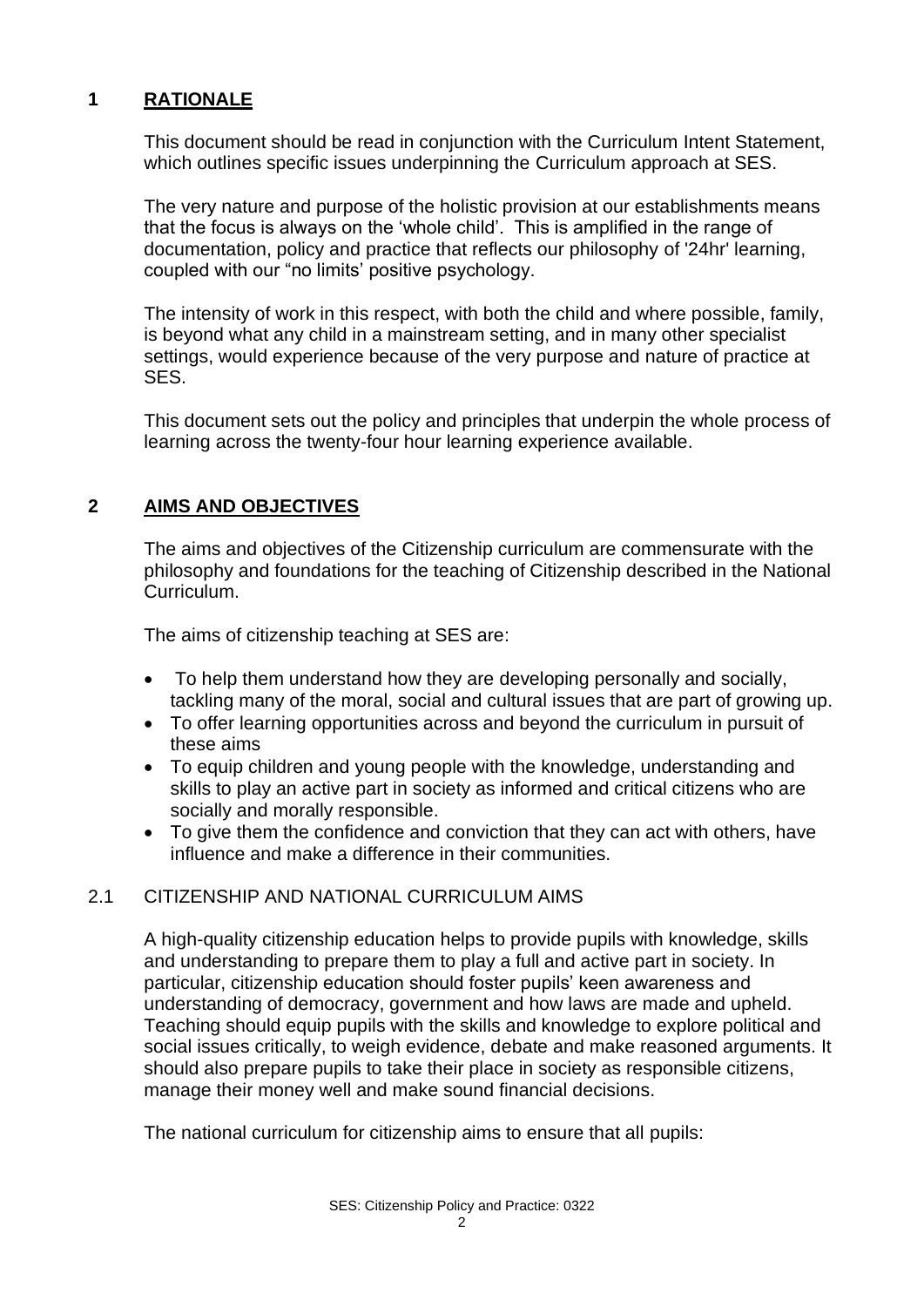- acquire a sound knowledge and understanding of how the United Kingdom is governed, its political system and how citizens participate actively in its democratic systems of government
- develop a sound knowledge and understanding of the role of law and the justice system in our society and how laws are shaped and enforced
- develop an interest in, and commitment to, participation in volunteering as well as other forms of responsible activity, that they will take with them into adulthood
- are equipped with the skills to think critically and debate political questions, to enable them to manage their money on a day-to-day basis, and plan for future financial needs.

# 2.2 CITIZENSHIP AND READING, WRITING, COMMUNICATION, MATHS AND COMPUTING SKILLS (RWCM+C)

RWCM+C skills are core elements of English, Mathematics and Computing that provide individuals with the skills and abilities they need to operate confidently, effectively and independently in life, their communities and work. Individuals possessing these skills are able to progress in education, training and employment and make a positive contribution to the communities in which they live and work.

Development of RWCM+C skills is embedded within personalised programmes of study in Citizenship, RWCM+C skills within the curriculum is not limited to this subject. The curriculum offers opportunities for RWCM+C skills development in Citizenship, which encourages working beyond the Learning Centre and making links to a wide range of learning opportunities. To be effective, RWCM+C skills teaching must be relevant and allow learners to engage with real situations in the real world.

Learners need opportunities to:

- apply their skills in plausible contexts or use their skills for real purposes
- engage with the world beyond the Learning Centre
- integrate learning by linking knowledge within and between the RWCM+C areas
- spend time planning and developing their work
- make choices and decisions, think creatively and act independently
- experience success in real situations as a result of using their skills effectively

SES aspire to develop learners confidence in RWCM+C skills through Citizenship by providing opportunities to;

- read and understand information and instructions, then use this understanding to act appropriately.
- Interpret given information in line with specific learning intention.
- Record evidence of learning in written form of varying formats at appropriate timescales, taking into account individual needs of learners.
- use key terminology to explore and develop knowledge and understanding.
- use verbal communication to effectively develop knowledge and understanding.
- to acknowledge listening as integral to developing knowledge and understanding.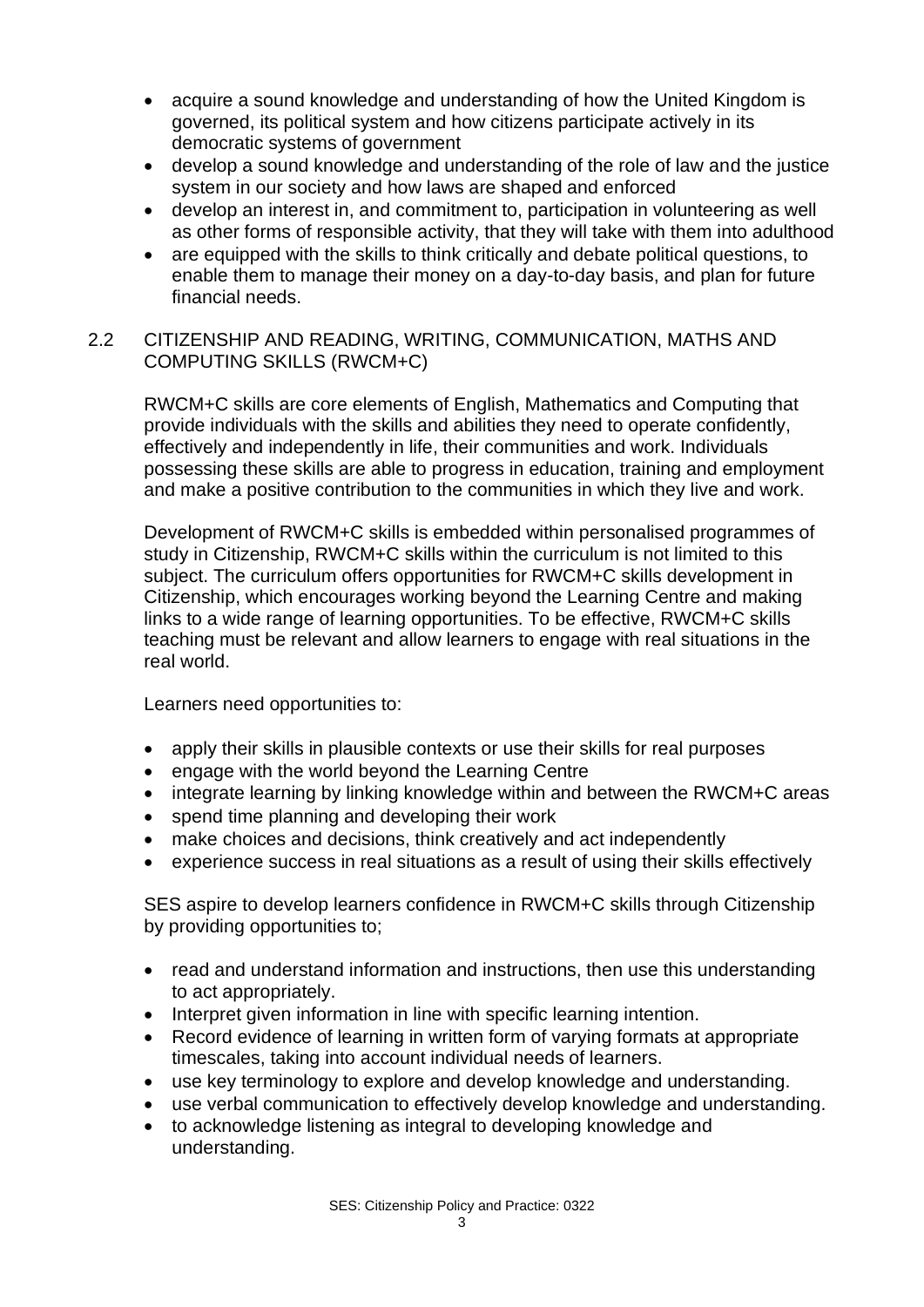- to seek opportunities to develop mathematically skills in the areas of using and applying, number, shape, space and measure and handling data.
- to integrate opportunities for a contextualised use of computing applications.
- 2.3 CITIZENSHIP AND PERSONAL, EMOTIONAL AND SOCIAL DEVELOPMENT ( PESD)

Effective planning for PESD in Citizenship must ensure that relevant elements are embedded into; individual learning episodes, sequences of work, teaching approaches and learning outcomes. When this is done well, it will build individual confidence and enrich the experiences of learners and support their progress in Citizenship while increasing coherence across the curriculum.

At SES mastery of PESD skills is integral to all aspects of Learning Opportunities through a holistic and cross-curricular approach. We seek to ensure pupils demonstrate that they can develop and then apply their PESD skills in an extensive range of subject based and real life contexts. In Geography we promote the consolidation of core PESD skills by structuring learning opportunities to promote development in this area. Progress in PESD is reflected in personalised PESD files and Learning Centre Education Plans.

2.4 CITIZENSHIP AND THE SEMH (SOCIAL EMOTIONAL AND MENTAL HEALTH) DIMENSION

Many of the students coming to our establishments may well have had difficult experiences with the subject matter, either in the way it has been taught or in the way they have received the teaching. Their low self esteem and poor self image as learners, coupled with their learned avoidance behaviours often used for self protection against the risk of failure, mean that they may never have experienced the excitement and satisfaction of success in the subject.

Our aim is to provide experiences that will improve the child's self esteem allowing him to develop confidence and at the same time enjoy success in areas of endeavour specific to the subject.

Citizenship can and should:

- give students the knowledge, skills and understanding to play an effective role in society at local, national and international levels. *(Very often SEMH students see themselves as disenfranchised).*
- develop a sense of belonging and identification within a social group, and with a wider community. *(Very often SEMH students see themselves as outcasts)*
- build an informed awareness of the 'world of work' and adult roles. *(Very often SEMH students avoid responsibility).*
- encourage a worthwhile and developing interest in human affairs throughout the world. *(Very often SEMH students look no further than their own needs).*
- develop and strengthen links with our neighbours and community partners. *(Very often SEMH students are insular).*
- provide opportunities for our students to collaborate and to enjoy each others' achievements. *(Very often SEMH students find great difficulty in sharing and in celebrating success).*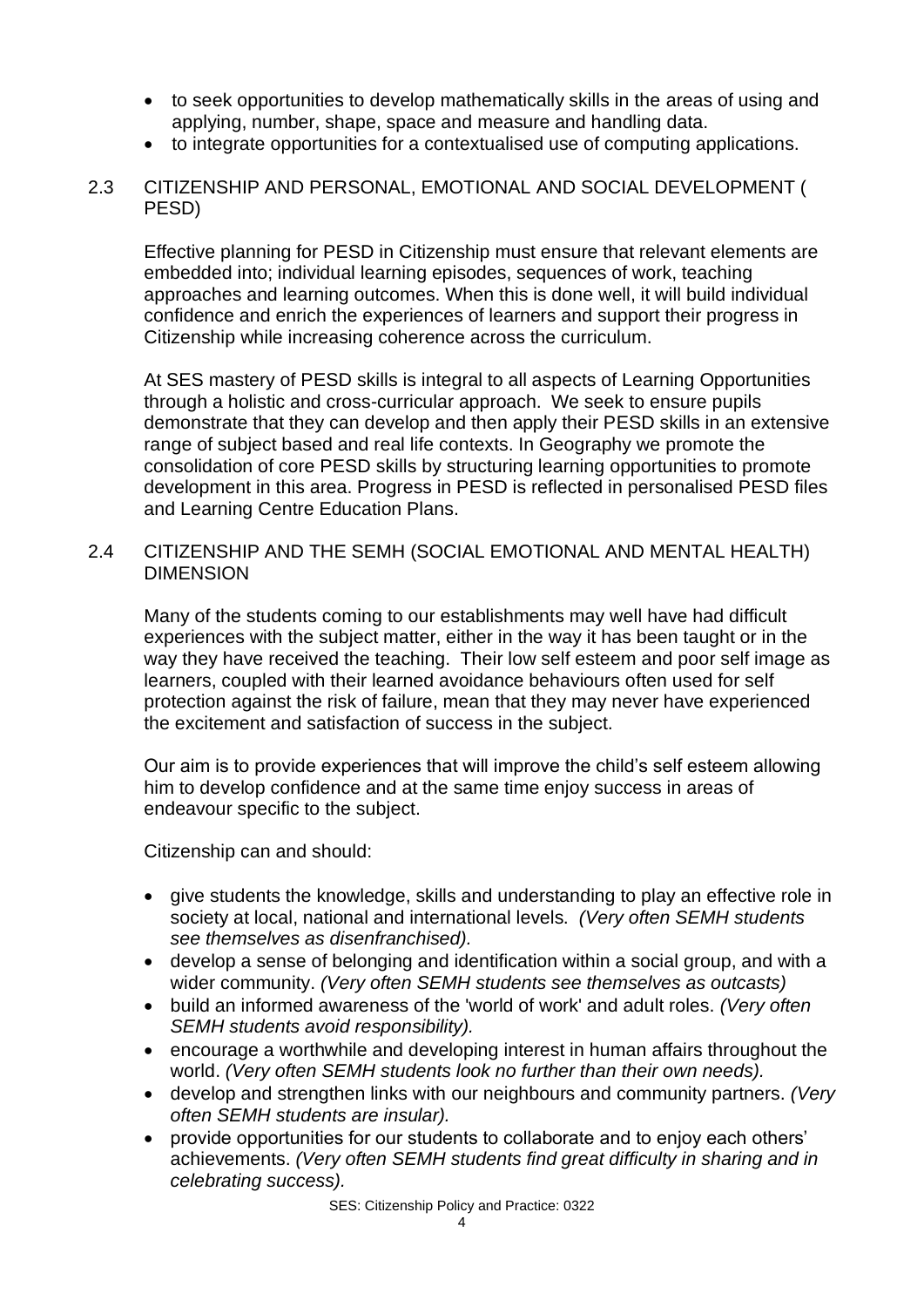- help our students develop their social skills by increasing their ability to interact and communicate with each other. *(Very often SEMH students are socially clumsy and do not communicate well with others).*
- help our students to learn about economy and democracy and provide them with experiences of the democratic process. *(Very often SEMH students feel to have no voice in what happens to them).*
- prepare our students for adult life, supporting them through their key transitions. *(Very often SEMH students are fearful of change of any kind).*
- support our students' self-esteem and encourage their sense of self-worth. *(Very often SEMH students have little or no self-belief).*
- provide students with interesting and lively activities that challenge them and nurture their curiosity in the world outside their immediate experience. *(Very often SEMH students have lost interest in what happens outside their own immediate circumstances).*

*"A passive and ignorant citizenry will never create a sustainable world."*

Andrew Gaines, Creativity Trainer, Founder and CEO of The Alliance for Sustainable Wellbeing.

# **3 CITIZENSHIP AND KEY OUTCOMES**

These key outcomes are a useful vehicle to conceptualise a holistic approach to children's needs.

# 3.1 ENJOY AND ACHIEVE

Pupils enjoy being able to tackle real and topical issues of concern and they value participation in decision-making. They relish the opportunities to work with others to lobby those in power and campaign for change.

Pupils are motivated to take part in debates and to find out about more about local and global issues of concern. They enjoy using ICT or media such as film, drama and art to present and express their ideas to others. Pupils value the ways in which citizenship helps them to develop their ability to communicate effectively. This helps pupils to achieve not only in the subject but also across the curriculum and in the world beyond.

#### 3.2 BE HEALTHY

Citizenship encourages pupils to be open about their own ideas and concerns about issues and challenges facing society. They learn to respect views that are different from their own, to voice their opinions, to challenge discrimination or injustice and to do something constructive about their concerns.

Participation increases pupils' sense of wellbeing and gives them a sense of purpose. They feel empowered to try to change things in their communities or to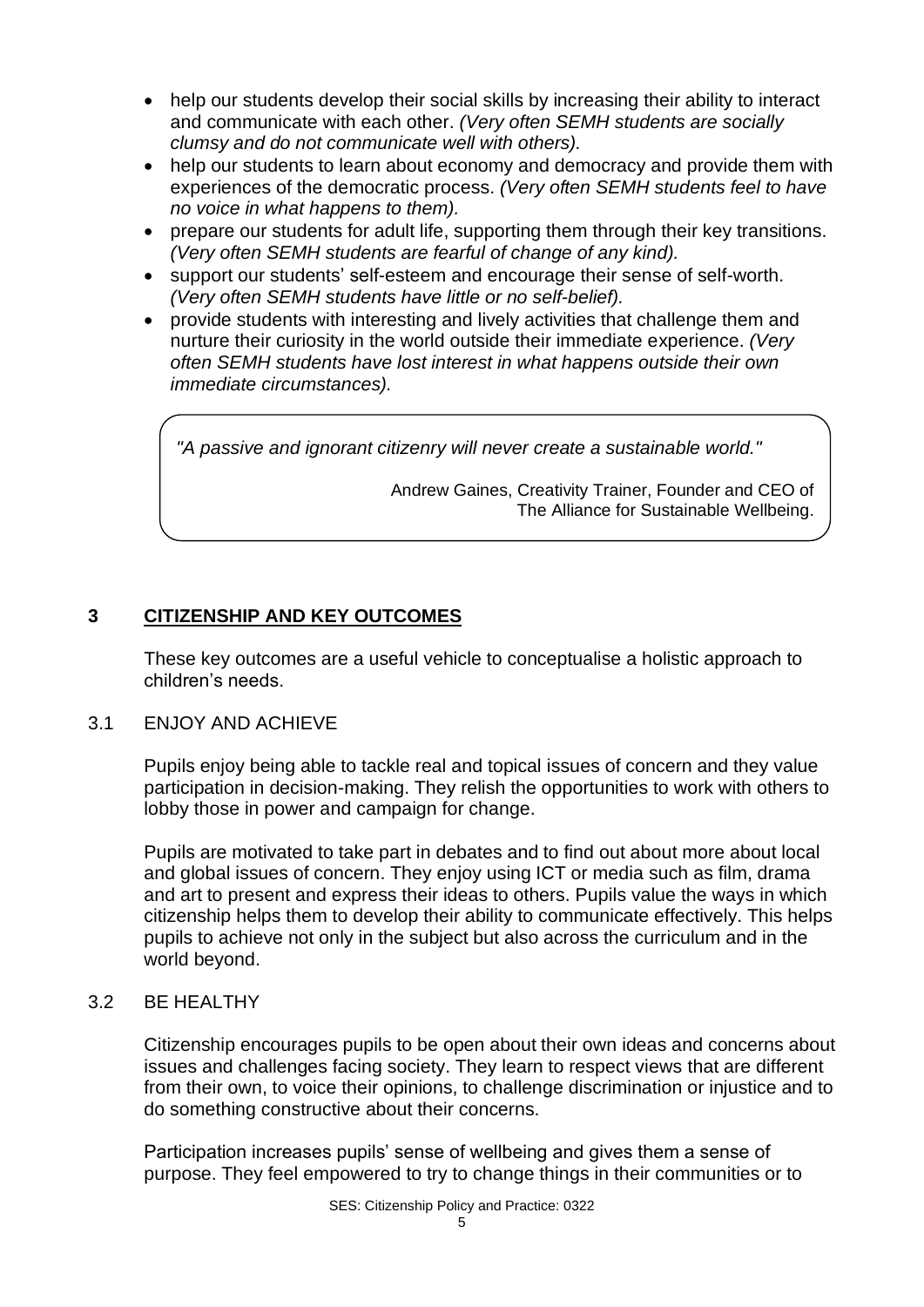take action that contributes to the wellbeing of others. Celebration of all types of participation is important to ensure that pupils feel that their contribution is valued and appreciated, even when the outcome is not as successful as desired.

Citizenship provides opportunities for pupils to learn about the politics of everyday life. For example, they may investigate how local spending decisions affect resources for health or education in their community; consider whether decisions that determine medical treatment availability are fair and equitable across the nation; or explore the role of the UN in an international conflict or human rights situation. Developing knowledge and understanding of issues of this kind helps pupils to make informed and responsible decisions about their own lives and to consider how their own choices and actions can affect others.

#### 3.3 STAY SAFE

Citizenship gives pupils the confidence to ask questions, rather than taking things at face value. Through researching a wide range of political and social problems, pupils develop the skills to evaluate the validity of what they are told, to identify bias, to compose informed opinions and to make responsible decisions.

Citizenship provides a safe environment in which to explore controversial issues, situations and dilemmas. For example, pupils learn ground rules for handling sensitive discussions, and become aware of how to use ICT safely as they research or consult on issues.

Some topics in citizenship explore specific aspects of safety and risk-taking. For example, when learning about the law, crime and the criminal justice system pupils examine the consequences of different courses of action and their impact on individuals, communities, society and the environment.

Pupils are given opportunities to work in a range of situations where there are difficult choices to make; perhaps where rights and responsibilities compete or conflict, or where there are risks of harm or discrimination. Learners become practised in using skills to weigh evidence and to make informed decisions. Pupils learn how to seek appropriate help and advice, and how to reduce risks for themselves and for others, when working in the wider community.

#### 3.4 ACHIEVE ECONOMIC WELL-BEING

Citizenship plays a central role in contributing to young people's long-term economic wellbeing by developing skills and attributes that are essential for any job. Citizenship encourages pupils to ask questions; to be resourceful and enterprising in finding creative solutions to problems; to plan and prepare to put their views and ideas across for maximum effect; to negotiate; to influence others; to take effective action; to make decisions; and to work effectively and cooperatively in groups and teams. All these skills and attributes are valued by employers.

Citizenship provides opportunities for pupils to learn about the economic dimensions of political and social decisions, and about the impact of those decisions on individuals and communities locally, nationally, in Europe and in the wider world. Pupils explore the difficult choices that governments (local and national) encounter when determining taxation and public spending priorities, and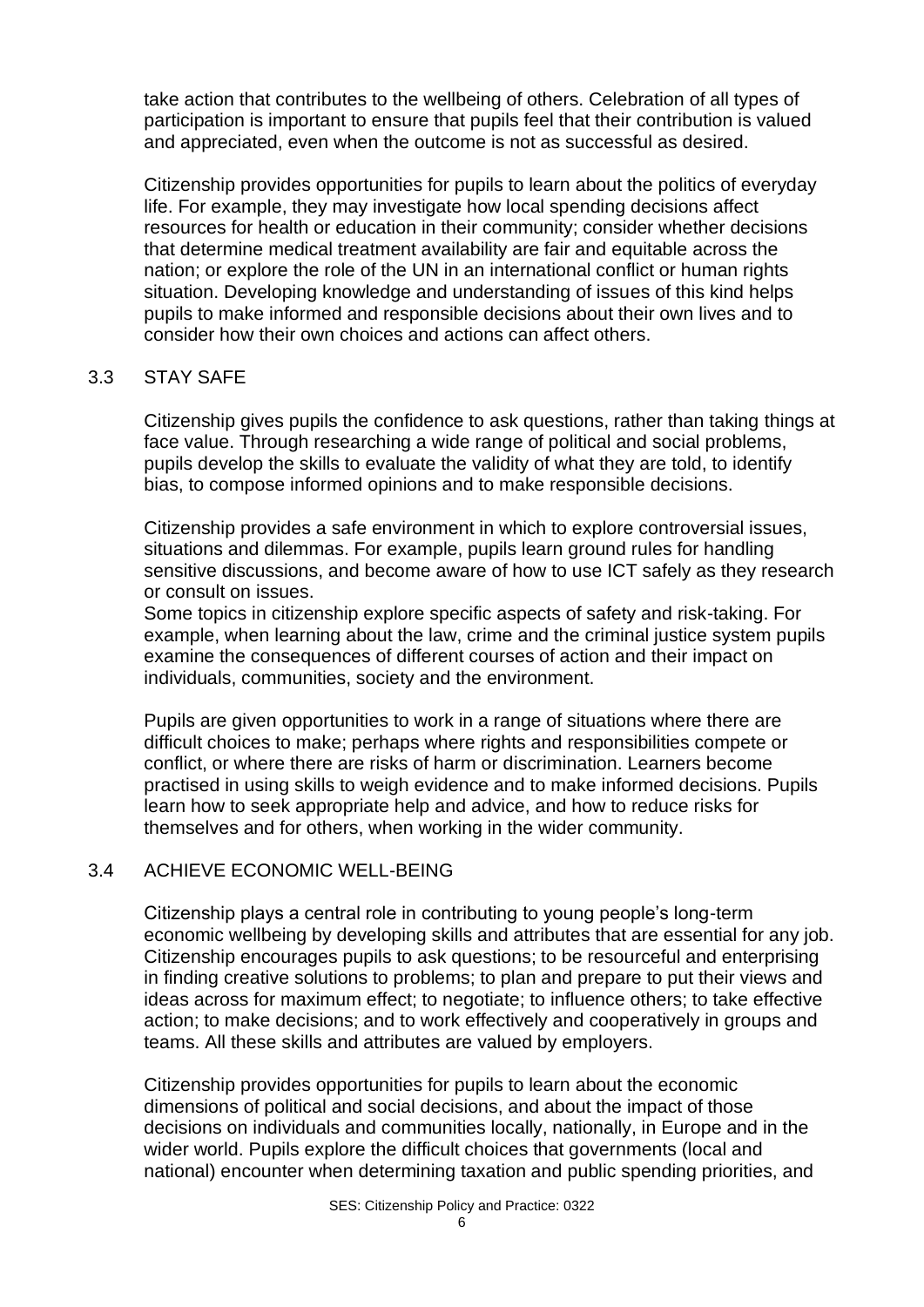when endeavouring to secure value for money.

Pupils learn about the law relating to employment and to consumer rights and responsibilities. Pupils examine the impact of spending choices on individuals, groups and communities, including the global community. They also examine the role they can play in contributing to a healthy economy.

# 3.5 MAKE A POSITIVE CONTRIBUTION

Citizenship equips pupils to play an active, informed and critical role as responsible citizens in public life. Citizenship provides many opportunities to get involved and contribute positively in addressing real issues and problems facing individuals and communities. Pupils work with others to try to have influence, make change or resist unwanted change.

Through different forms of individual and collective action, pupils develop the knowledge, skills and confidence to participate effectively, responsibly and democratically in society. Courses of action take many forms, from raising awareness, through lobbying or campaigning on issues, to training others in democratic processes or skills. Citizenship helps pupils to learn about ways in which individuals, groups and organisations can influence decision-making through action. Pupils develop skills of critical thinking, informed action, advocacy and representation. Pupils learn evaluative and reflective skills that enable them to consider the impact of their actions and the actions of others.

# **4. THE IMPLEMENTATION OF CITIZENSHIP**

SES recognises, but is not limited to, the common framework provided by the structuring of Citizenship within the National Curriculum.

#### 4.1 EQUAL OPPORTUNITIES

SES is committed to ensuring that all students are treated with equality of regard.

This will involve:

- Providing equality of opportunity in the Geography curriculum in an attempt to maximise the potential of each individual pupil.
- Treating as of equal value the different needs, interests and abilities of individual students.
- Through their experiences within history pupils should have respect for others and the idea that all should be treated as equals.

In pursuing this policy with regard to individual students, there are four categories of difference between groups of students in which it is generally acknowledged that 'treatment as equals' may be problematic and for which it is therefore important to have specific policies. These are:

- Racial/cultural differences
- Social-class differences
- Ability differences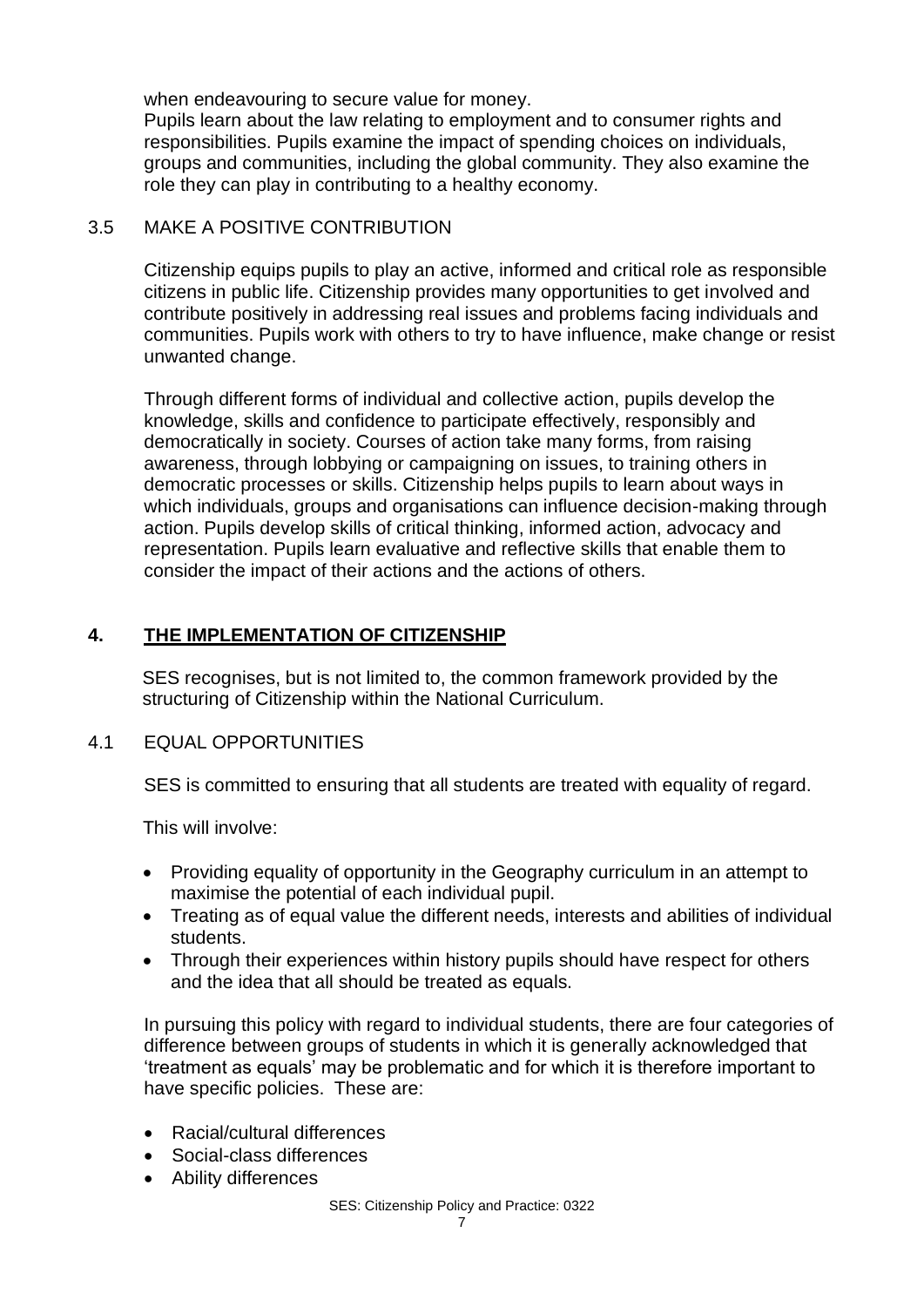# • Gender differences

# 4.1.1 Racial/Cultural Differences

It is vital that staff avoid any racial bias or stereotyping with respect to the particular individuals who are from ethnic-minority backgrounds and that they are alert to and willing to challenge any such discrimination or stereotyping by other students.

#### 4.1.2 Gender Differences

Equal opportunities in terms of participation are carefully considered, however, issues of prejudiced attitudes and stereotyping towards the opposite sex can be in existence and can potentially be magnified in our environments, especially given the contextual background and past experiences of our young people.

Staff should therefore be aware of this and should be willing to challenge any such discrimination or stereotyping by students. Furthermore such risks can be mitigated through planned teaching strategies.

# 4.1.3 Social Class Differences

Staff should be aware of making assumptions about student's levels of knowledge and opportunities for acquisition of knowledge whatever their background.

#### 4.1.4 Ability Differences

SES establishments are resourced such that Students receive a highly individualised curriculum based on their Portfolio of Achievement and Needs. Implicit in this is a response to differing levels of ability.

It is also important that protected characteristics as defined in the SES Equality and Diversity Policy are considered when planning and implementing teaching practice to ensure equal opportunities. This policy should therefore be read in conjunction with the SES Equality and Diversity Policy and Practice document and the DfE guidance around our equality duty.

# 4.2 CITIZENSHIP AS A CROSS CURRICULAR SUBJECT

It is important to stress the inter-relationship of Citizenship with many other areas of the curriculum and with aspects of communication and social functioning beyond the Learning Centre. At each establishment every aspect of its operation is viewed as a potential vehicle for building upon children's knowledge, understanding and skills. All staff need to be skilled at finding unobtrusive ways of supporting crosscurricular links taking advantage of the total living experience without this intruding on the naturalness of domestic living.

Cross curriculum dimensions provide important unifying areas of learning that help young people make sense of the world and give education relevance and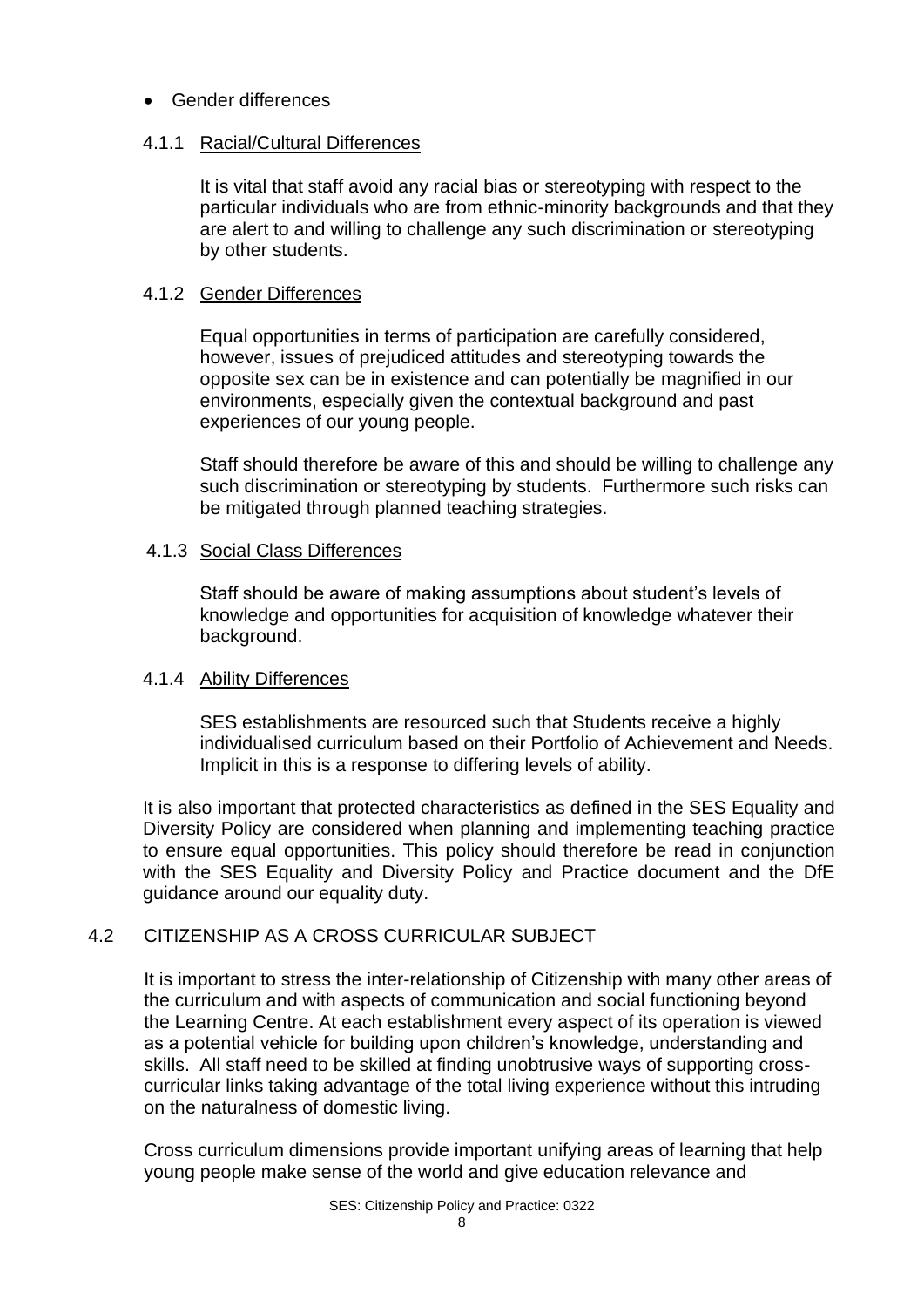authenticity. They reflect the major ideas and challenges that face individuals and society.

Dimensions can add a richness and relevance to the curriculum experience of young people. They can provide a focus for work within and between subjects and across the curriculum as a whole, including the routines, events and ethos of the school.

Cross-curriculum dimensions include:

- identity and cultural diversity
- healthy lifestyles
- community participation
- enterprise
- global dimension and sustainable development
- technology and the media
- creativity and critical thinking

#### 4.3 CITIZENSHIP AND COMPUTING

At SES Computing is incorporated as an integral element into all aspects of the curriculum. (See Computing Policy and Practice document). Computing plays a fundamental role in enriching and enabling curriculum delivery.

Computing can be used to find, develop, analyse and present information, as well as to model situations and solve problems. Computing enables rapid access to ideas and experiences from a wide range of people, communities and cultures, and allows pupils to collaborate and exchange information on a wide scale. Computing acts as a powerful force for change in society and citizens should have an understanding of the social, ethical, legal and economic implications of its use, including how to use Computing safely and responsibly. Increased capability in the use of Computing supports initiative and independent learning, as pupils are able to make informed judgements about when and where to use Computing to enhance their learning and the quality of their work.

Using Computing can help students to:

- access up to date information concerning global events and news
- recognise patterns, relationships and behaviours
- model, predict and hypothesise
- test reliability and accuracy
- review and modify their work to improve the quality
- communicate with others and present information
- evaluate their work
- improve efficiency
- be creative and take risks
- gain confidence and independence

In Citizenship, Computing can help students: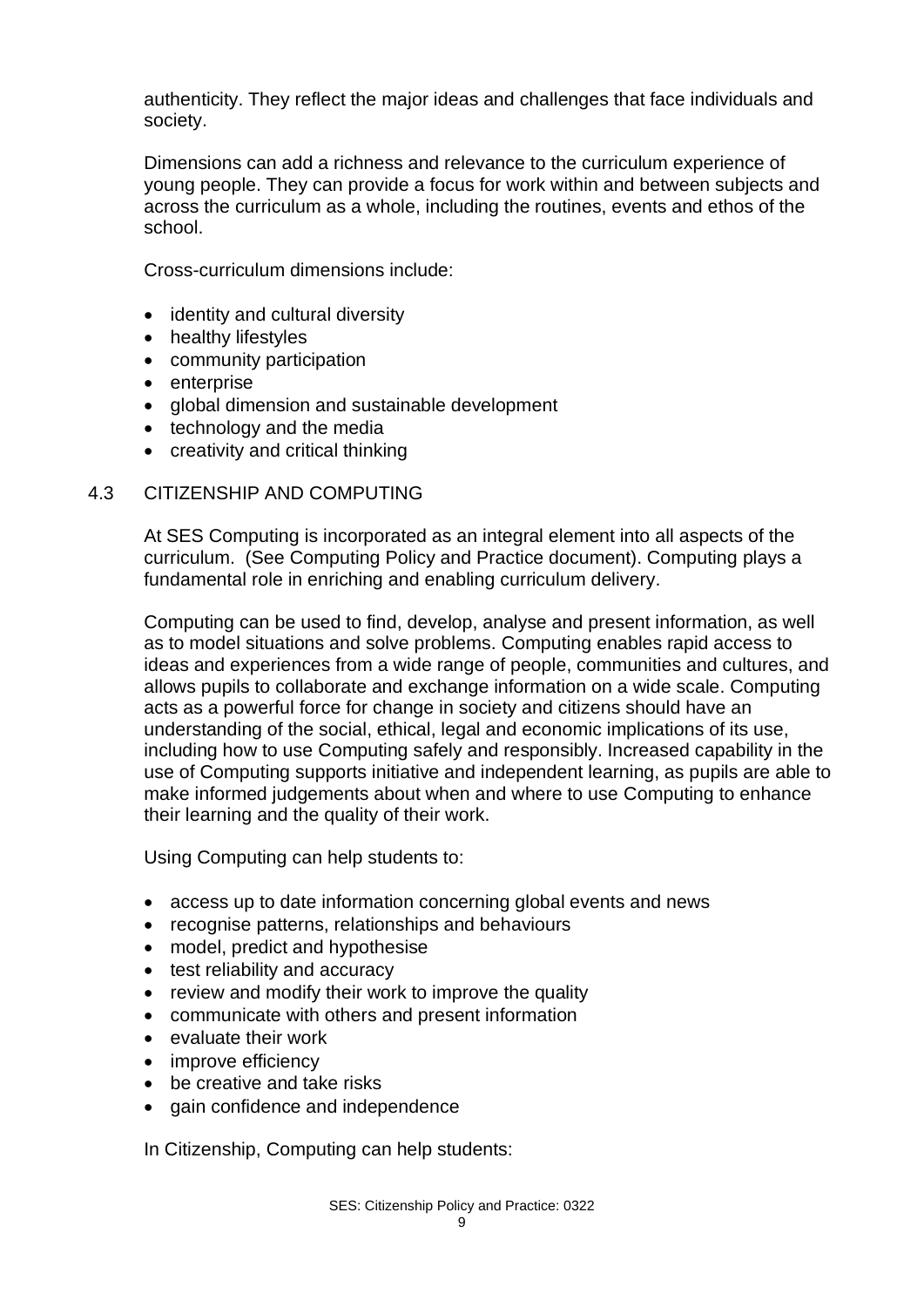- to communicate with community members at local and global level
- to explore aspects of Citizenship more effectively.
- to gain access to historical, recent or immediate information via the internet, and digital media
- to change work easily to meet the needs of different audiences.
- to explore models and to communicate effectively with others.
- to link with other establishments to showcase community events.

#### 4.4 TEACHING AND LEARNING STYLES

The way students learn in citizenship is integral to what they are learning. It is important to create a supportive learning environment and provide a range of teaching strategies to meet the needs of all students.

Participatory approaches such as group work, role-play, simulations, drama, discussion, debate, structured games and action research should be used, as well as more formal styles. The use of interactive teaching styles will ensure that the programme clarifies and extends knowledge and information, explores attitudes and values, and allows skills to be developed and practiced. Students should have opportunities to research and investigate problems and issues, and to communicate their views and opinions to their peers and adults inSES and the wider community.

Approaches to learning will to a greater or lesser extent involve an enquiry method:

- asking questions and possibly forming hypotheses,
- planning investigations,
- finding, collecting and recording information,
- analysing and interpreting information,
- drawing conclusions,
- evaluating and organising information.

Activities that enhance student skills and experience are:

- discussion and debate with the teacher
- writing including narrative, analysis, explanation and description
- communication/presentation of findings in a variety of ways to the group or a wider audience
- tasks which develop knowledge, skills and understanding;
- activities should be balanced between activities which are short in duration and those which have scope for development over an extended period;
- activities should, where appropriate, use students' own interests or questions;
- activities should, where appropriate, involve both independent and co-operative work;
- activities should place an emphasis on active learning by providing problem solving tasks
- activities should encourage students to become confident in the use of a range of media and equipment;
- activities should encourage students to become confident in the use of a range of materials available through Computing and ICT.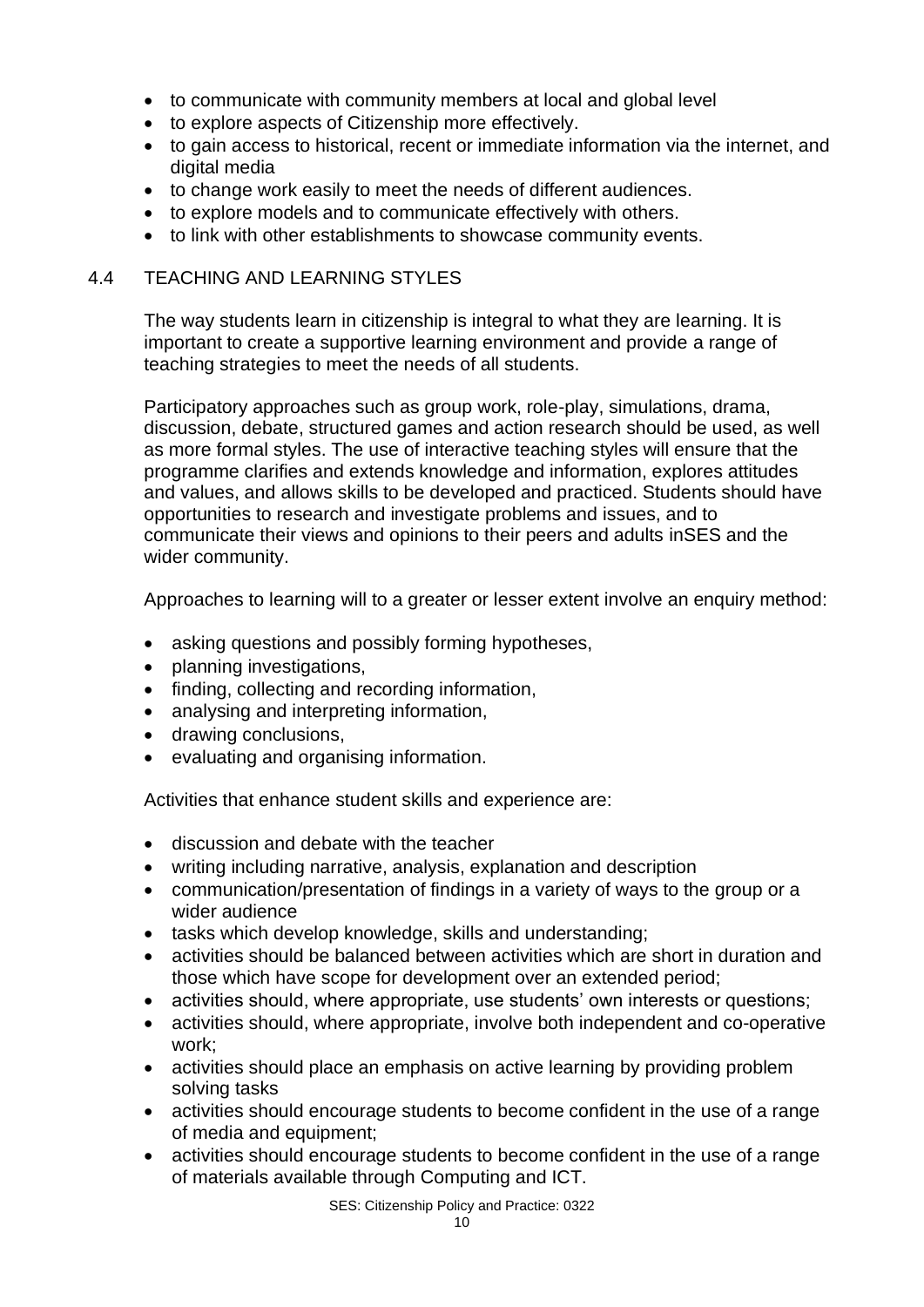# 4.5 PLANNING FOR CITIZENSHIP EXPERIENCES

The planning of Citizenship is guided by, but not limited to, the National Curriculum Framework for Citizenship.

Planning for Citizenship will take a variety of forms for which personalised learning episodes and units of work will include:

- Individual work
- Group Work
- Classroom based learning
- Extended learning in the wider community

Pupils are offered the opportunity and supported in engaging in tasks and activities which develop knowledge, skills and understanding through opportunities to:

- take responsibility, for example by helping to contribute to discussions about the operation of our establishments; acting as a peer supporter; liaising with outside visitors; attending and taking part in their reviews and taking responsibility for their own learning (by making informed choices within learning activities, reflecting on and recording what they have learnt and achieved, and setting targets to establish next steps)
- meet, talk and work with people, for example by using visits appropriately; and by meeting, talking and working with people such as health and emergency service professionals
- learn to provide information to others
- prepare for change, for example by anticipating the challenges of new and widening social groups as they get older; and by considering the choices they may have to make.
- develop relationships, for example with students from other schools or year groups through projects or peer support schemes and with adults from the wider community through citizenship activities.

The holistic learning provision at SES provides students with many opportunities to develop and expand upon their citizenship. Examples of this include representation on sub-committees, community days such as Red Nose Day and Fringe project, PAN process, enterprise activities and ongoing restorative approaches to behaviour.

# 4.5.1 Learning Outside the Classroom

SES supports and endorses the Learning Outside the Classroom initiative as its principles and philosophy match the SES Vision Statement. We believe that every young person should experience the world beyond the classroom as an essential part of learning and personal development, whatever their age, ability or circumstances.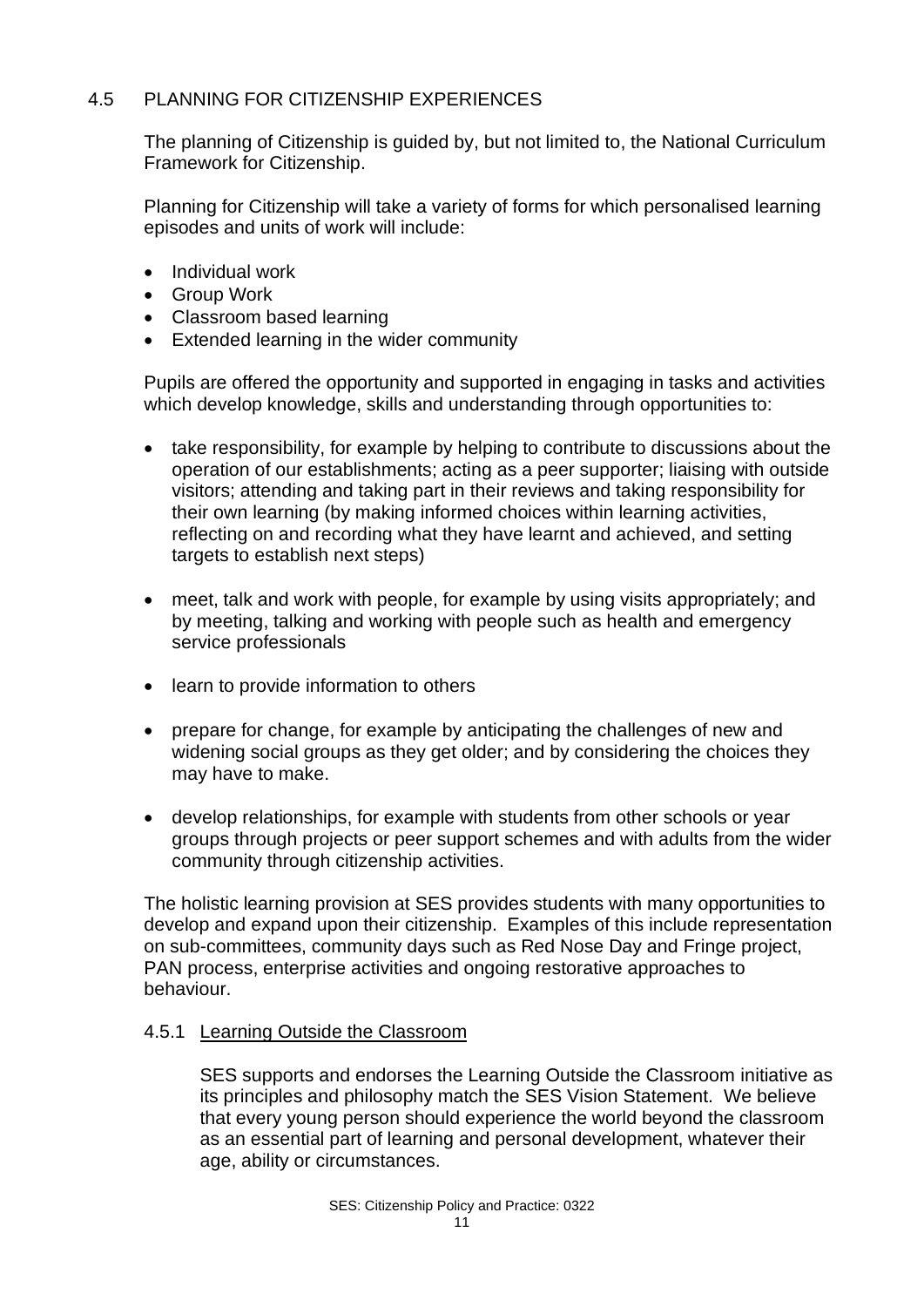The use of places other than the classroom for teaching and learning often provide the most memorable learning experiences and help us to make sense of the world around us by making links between feelings and learning. They stay with us into adulthood and affect our behaviour, lifestyle and work. They influence our values and the decisions we make. They allow us to transfer learning experienced outside to the classroom and vice versa.

Students can benefit from well-organised visits, community activities and getting involved in wider learning projects (such as helping to organise information, reviewing policies and providing peer support). As students progress, work placements and visits help shape their decisions about future opportunities.

All children have the opportunity to participate in both focused field trips and extended residential weeks, throughout a range of local and national locations. In addition to the social and personal benefits, these offer real life knowledge and experience that can be developed in context.

# 4.5.2 Units of Work/Episodes of Learning

- A unit of work will relate to the National Curriculum Programmes of Study, as well as, where applicable, to the requirements of any examination syllabus chosen in KS4.
- A unit of work is intrinsically flexible; it is useful to use a variety of approaches and teaching strategies covering the same core unit to develop a variety of skills.
- A unit of work may be based on specific grammatical skills used as introduction, consolidation or revision.
- A unit of work may rely on a variety of media; audio, DVD, ICT/Computing, or literature. It should also consider fieldwork where appropriate.
- A unit of work may be designed to be revisited as many times as is judged necessary across all year groups and key stages.
- A unit of work may take a whole group approach to areas such as key topics as well as informing aspects of some Individual Programmes which may be based on interest or future aspiration.
- Units of work are designed primarily to be enjoyable, to offer the chance of success, to enrich and enthuse the experience of each individual and to offer the opportunity of development across the experience of Citizenship.
- Units of work may be based on a bespoke personalised interest or passion to re-engage the student in the learning process.

# 4.6 PRESENTATION OF WORK

At SES we believe presentation of work is vital aspect of creating a positive and stimulating environment and in enhancing student motivation and self-esteem. Presentation of work can take a wide variety of forms ranging form:

- Written format
- Recording (oral and photographic)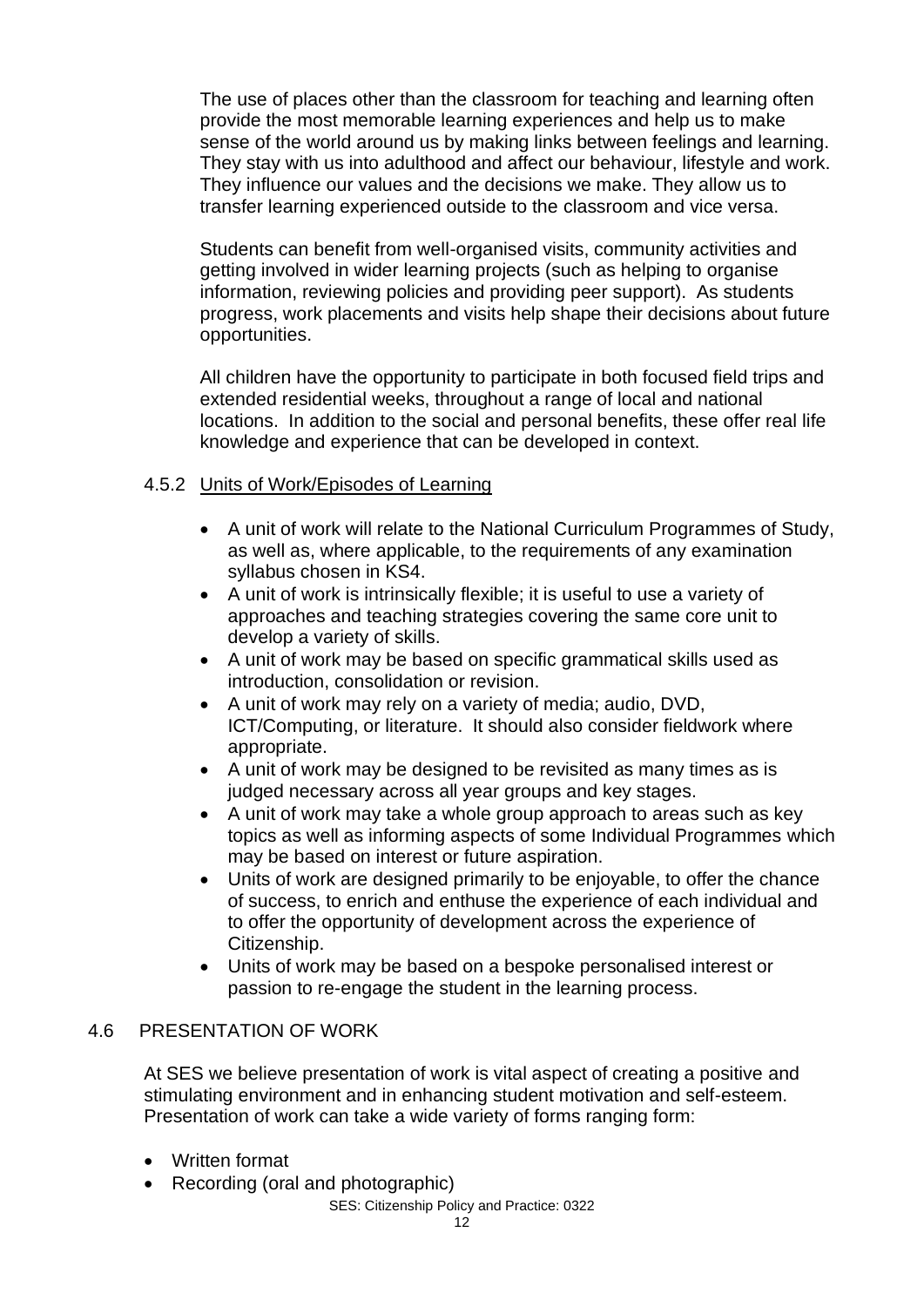- Displays
- Through us of computing and digital media
- Through witness statements created pupils and adults

Adults at SES, are expected to make a professional judgement with regards to each individual pupil's aptitude and ability in terms of facilitating presentation of work. We seek to continually implement our 'No Limits' thinking in the way we facilitate presentation of work ensuring feedback is given to support young people's continual progress in this area.

# 4.7 CITIZENSHIP AS AN ACCREDITED SUBJECT

Accreditation in Citizenship is available for individual students through either GCSE or Entry Level, depending on ability and interest. Many opportunities to gain further indirect citizenship qualifications are available, including BTEC Workskills, BTEC Money and Finance, Financial ASDAN qualification, ASDAN Life Skills, Health and Safety Entry Level and St. John's First Aid. Due to our personalised approach to learning, chronological age is not seen as a barrier to accreditation opportunities.

# 4.8 PROGRESSION IN CITIZENSHIP

Progression includes:

- An increase in knowledge, skills and understanding.
- Moving from familiar to unfamiliar contexts.
- Meeting needs which demand more complex or difficult solutions.
- Students' awareness of their growing capabilities be it knowledge, skills or understanding.

Students should develop and consolidate the following:

- making decisions about their learning and finding ways to improve their work, for example by identifying research questions and planning their own enquiries
- transferring understanding of a concept from one context to another
- increasingly drawing on their own experiences and making connections with key concepts to develop insights, for example by considering how their own viewpoints and experiences are different to or the same as those of other people
- extending their understanding by exploring new ideas and options
- experiencing different forms of individual and collective action as they participate with others to try to address issues of significance in citizenship.

#### 4.8.1 Continuity

SES: Citizenship Policy and Practice: 0322 In order to build on the experiences of every child at our establishments there is continuity in the framework of the Citizenship NC programme of study as well as by utilising guidance given by the Association for Citizenship Teaching, with students expected to know, apply and understand the matters, skills and processes specified for each key stage. The latest National Curriculum has significantly reduced the prescribed content, and due to the personalisation of learning at SES, progress and outcomes are not determined by academic year of age. Decisions about where students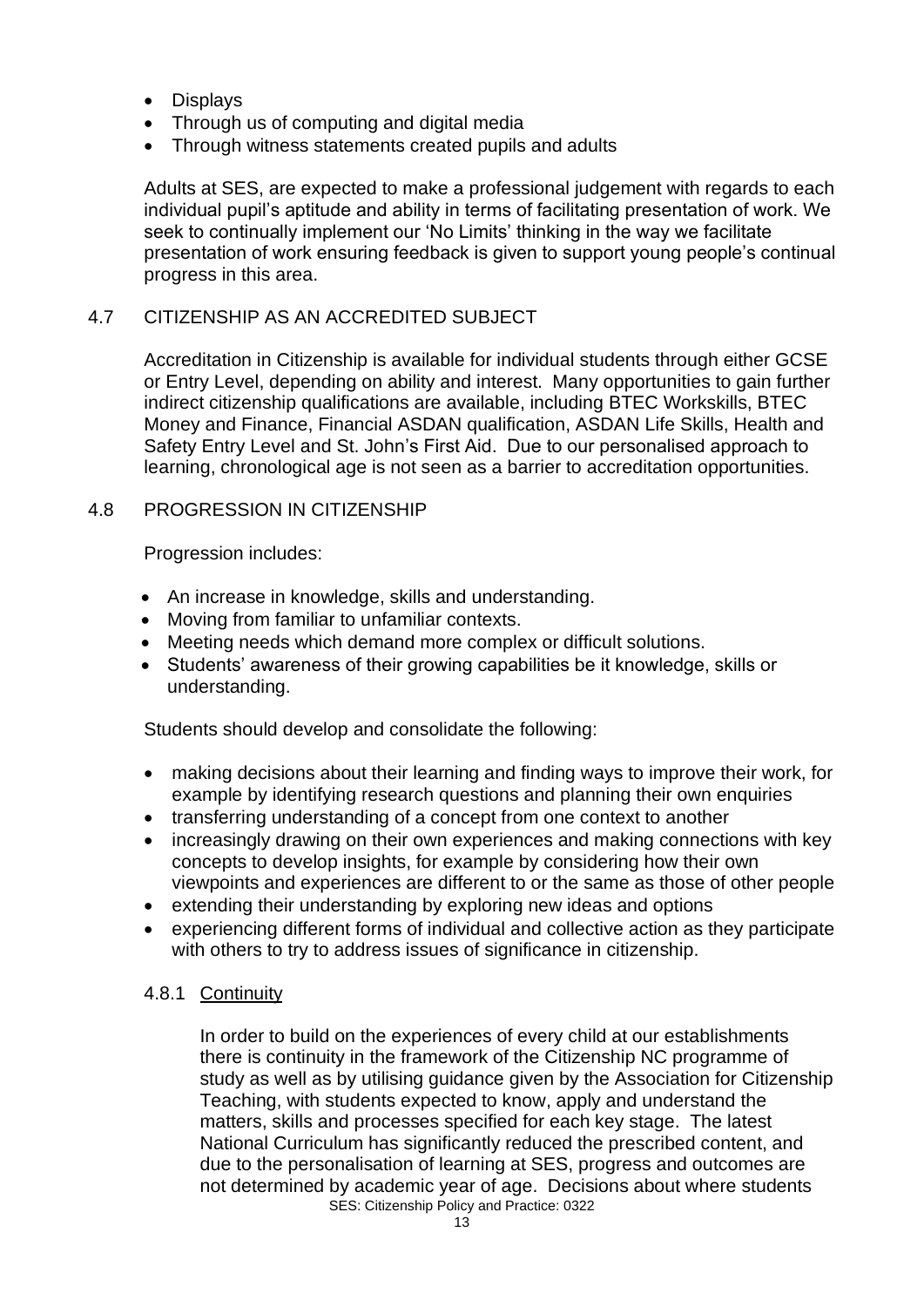are taught on the framework relates to their starting points, maturity, capability and personal interests.

At SES, across both SES establishments, we are continually evolving a 'fit for purpose' assessment framework to support staff in planning for progress, and to ensure an effective, consistent and quantifiable measure of student progress.

#### 4.9 DIFFERENTIATION

Students at our establishments will clearly differ in ability and teaching should take account of this by providing a range of learning situations and approaches. In addition the philosophy of SES is such that personalised learning is a cornerstone.

Differentiation is a process not a single event. This process involves recognising the variety of individual needs within a group, planning to meet those needs, providing appropriate delivery and evaluating the effectiveness of the activities in order to maximise the achievements of individual students.

Citizenship provide wide opportunities for differentiation by:

- Input
- Resource
- Task
- Support
- Outcome
- Response

In planning for our students the following factors should be considered:

- Activities should build on what our students already know and can do
- Our students need immediate and regular encouragement, praise and reward
- The activities should be broad enough to allow scope for development and not prevent more able students from extending their learning
- The work should be pitched at the age, maturity and ability of the group and/or individual
- Tasks should be differentiated according to individual student needs
- Consider the balance between group activities and individual differentiated tasks for specific students

To achieve this, clear attention should be given to the following:

- A range of appropriate equipment
- Using a variety of teaching methods to elicit a particular response
- Organising the group in different ways appropriate to particular objectives
- Setting open-ended tasks so that students can respond at their level
- Issuing different 'challenges' to different students
- Providing extension work for students with greater ability
- Allowing time for individual diagnosis, teaching and feedback.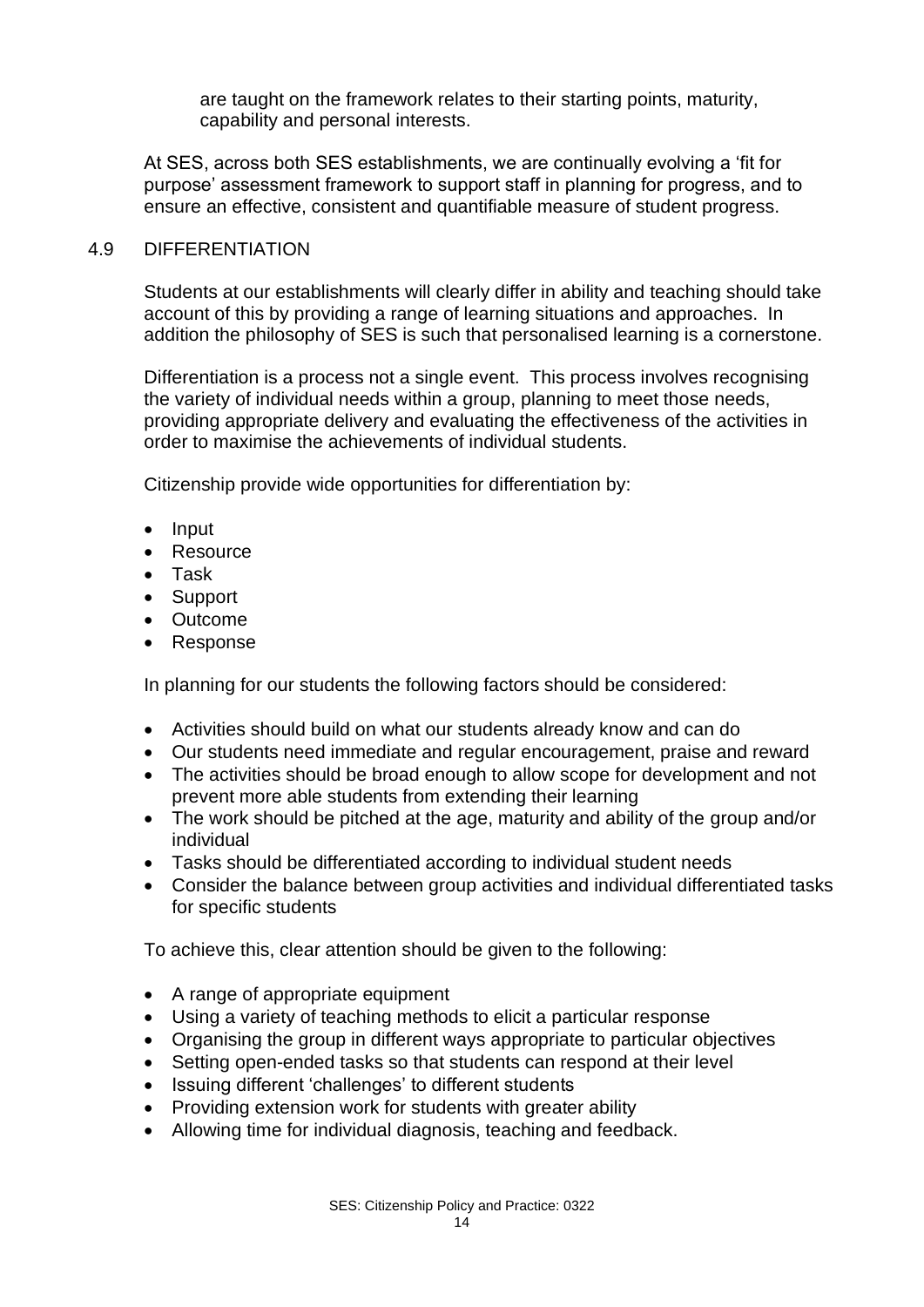The method of assessment and reporting should provide feedback, which is appropriate to students of differing abilities. It should aid their future learning by providing knowledge but should also give them support and encouragement. More specifically, the teacher should consider:

- Resources reading levels and ease of use
- Availability of a range of media/software
- Availability of a range of support equipment
- Where Computing is being used, simplified software guides
- Provision of a variety of tasks to cover the main content area
- Take account of time available to support individuals/group
- Other adult/student support
- Student/student support e.g. pairing
- Various ways of praising achievement
- Use of visual prompts to support learning

# 4.10 ASSESSMENT AND RECORDING

Assessment is part of an on-going process that informs future planning and subsequent learning. All assessments should take account of:

- Skills, knowledge and understanding acquired
- The contexts of the activity
- The purpose of the activity

Effective formative and summative assessment:

- is embedded in planning, teaching and learning
- requires a shared understanding of learning objectives and success criteria between teacher and learner
- draws on evidence of learners' achievement and progress from a wide range of contexts within and beyond the classroom
- values information that teachers retain in their heads, as well as concrete evidence produced by learners
- is based on evidence generated in the course of continuous teaching and learning, engagement with learners through observation, discussion, questioning, and review and analysis of work
- helps to shape and refine future teaching and learning, and to personalise the experience of individual learners
- provides the basis for discussions with learners themselves, their parents/carers and with other professionals about their strengths, areas for development and future learning targets
- is the foundation upon which periodic assessment can be based
- recognise and celebrates learners' progress in the light of their previous performance and motivates them to improve further
- promotes independence and self-motivation
- develops the capacity for peer and self-assessment among learners.

Assessment is a continuous process and testing and accreditation are built in at various stages of a students development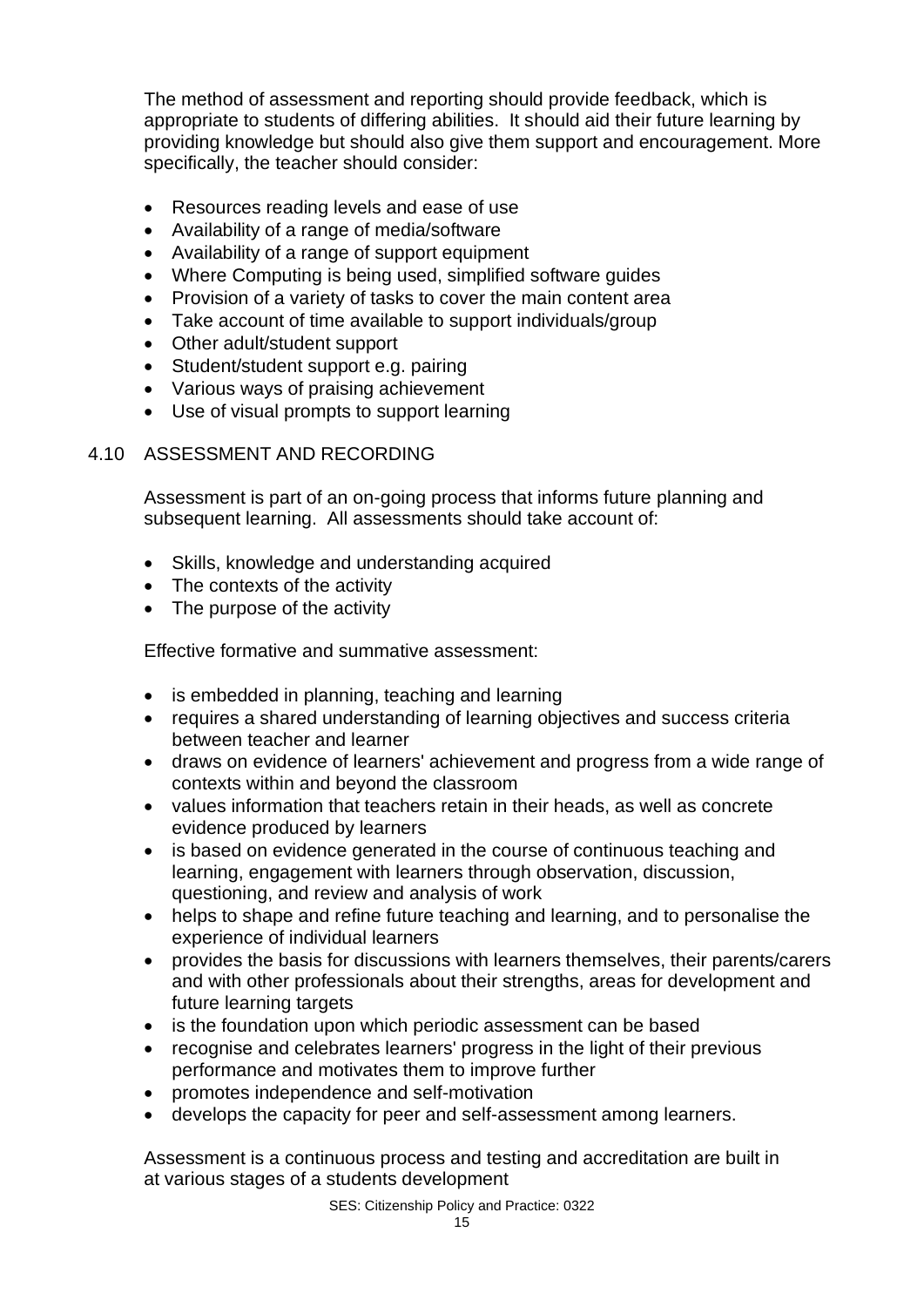Any system of evaluation and assessment should

- Identify what has been taught and learnt
- Monitor student's progress continually
- Monitor student's progress in cross-curricular elements
- Establish student's needs as a basis for further planning and teaching

Student involvement in the assessment and evaluation process is critical.

Evidence can be gleaned from:

- Observing
- Questioning and listening
- Discussion
- Written work, audio and video camera recording, drawings, charts, etc.
- Specific assessments tied to curriculum materials.

# 4.10.1 The marking of students work

Teachers' responses to students' work should be positive, encouraging, sympathetic, honest and appropriate. Marking should be completed in a pragmatic way, as appropriate to the needs of the student and whenever possible completed in their presence. Further areas of study can then be negotiated with the student.

- Students should be made aware of the assessment criteria being employed, particularly before tackling new situations and subsequently when marking work
- Students should, as a result of the interaction, be aware of the next steps in their learning
- It is sometimes useful for students to respond to each others work

# 4.10.2 Record Keeping

Records are kept in the form of long term planning (Curriculum Overview), Medium Term Planning (unit objectives) and short term planning (detailed planning of learning episodes). A record of progress is evident in the ongoing feedback (verbal and written) between adult and pupil. Where appropriate an evidence base is collated for an episode of learning this can take various forms e.g.files, exercise books, scrap books, digital media files.

#### 4.10.3 Individual Programmes

- The Portfolio of Achievement and Needs of each student will inform the global priority targets to be addressed for the child.
- More detailed educational objectives will be identified by Learning Centre staff and students, and negotiated targets reached.
- Targets set will be specific, measurable, attainable, realistic and time related.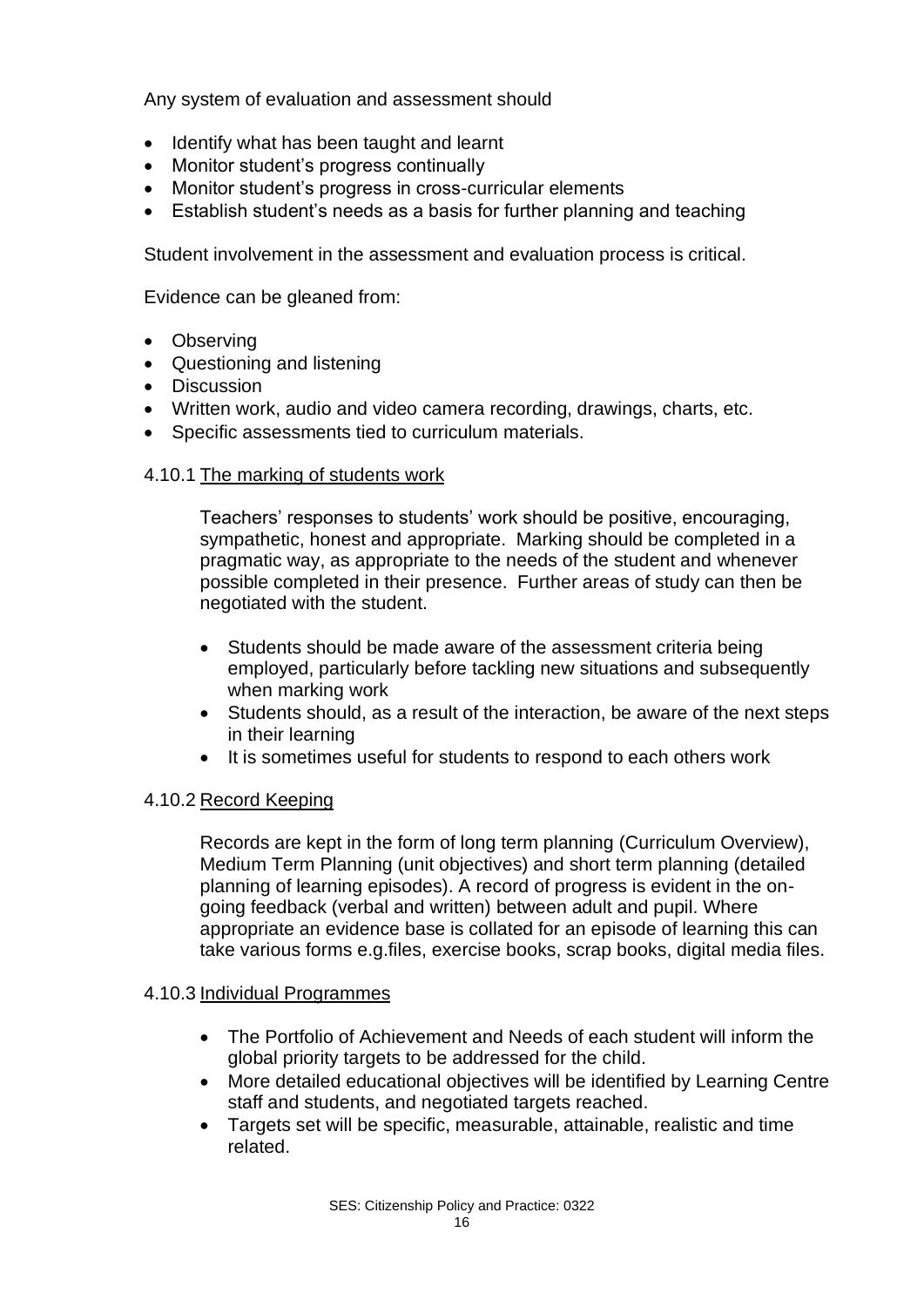• Targets will always be compatible with the requirements of the National Curriculum and/or Portfolio of Achievement and Needs

# **5 SMSC AND BRITISH VALUES IN CITIZENSHIP**

At SES we believe the development of SMSC and promotion of British values, should be embedded within all areas of teaching and learning across both the school and residential setting. This policy should be read in conjunction with the Spiritual, Moral, Cultural and Social Policy and Practice document and the British Values Policy and Practice Document.

# 5.1 SMSC

At SES we develop SMSC in many aspects of the curriculum through ensuring opportunities for SMSC development are extensive and frequent. These opportunities are reflected in planning documents as well as in outcomes for pupils.

Examples of SMSC development within Citizenship are:

# **Spiritual**

- Citizenship at SES gives pupils a strong sense of personal ownership of their thoughts and actions.
- Pupils are encouraged to develop a carefully considered understanding of the world in which they live, of the choices that are available to them, their own attitudes towards the opinions and actions of others and how they wish to conduct their own lives. This can build strong self-worth and become reflective individuals.

#### Moral

- Within Citizenship pupils are taught the concept of right and wrong and how at times these concepts compete. This is supported by our Personal and Social Development program, which also guides pupils in developing a sound moral compass.
- Pupils are taught ethical debates including topics such as human rights, the welfare state, economic consumption and use of different types of energy such as nuclear energy of fossil fuels.

# **Cultural**

- Pupils are supported in developing an understanding of traditions and values in different communities and society as a whole though our citizenship curriculum.
- Pupils are encouraged to participate in groups and enjoy leisure pursuits, which can contribute to a sense of belonging.
- Pupils are encouraged to share their own previous cultural backgrounds which supports them in developing and understanding of the impact cultures have on individuals.

Social